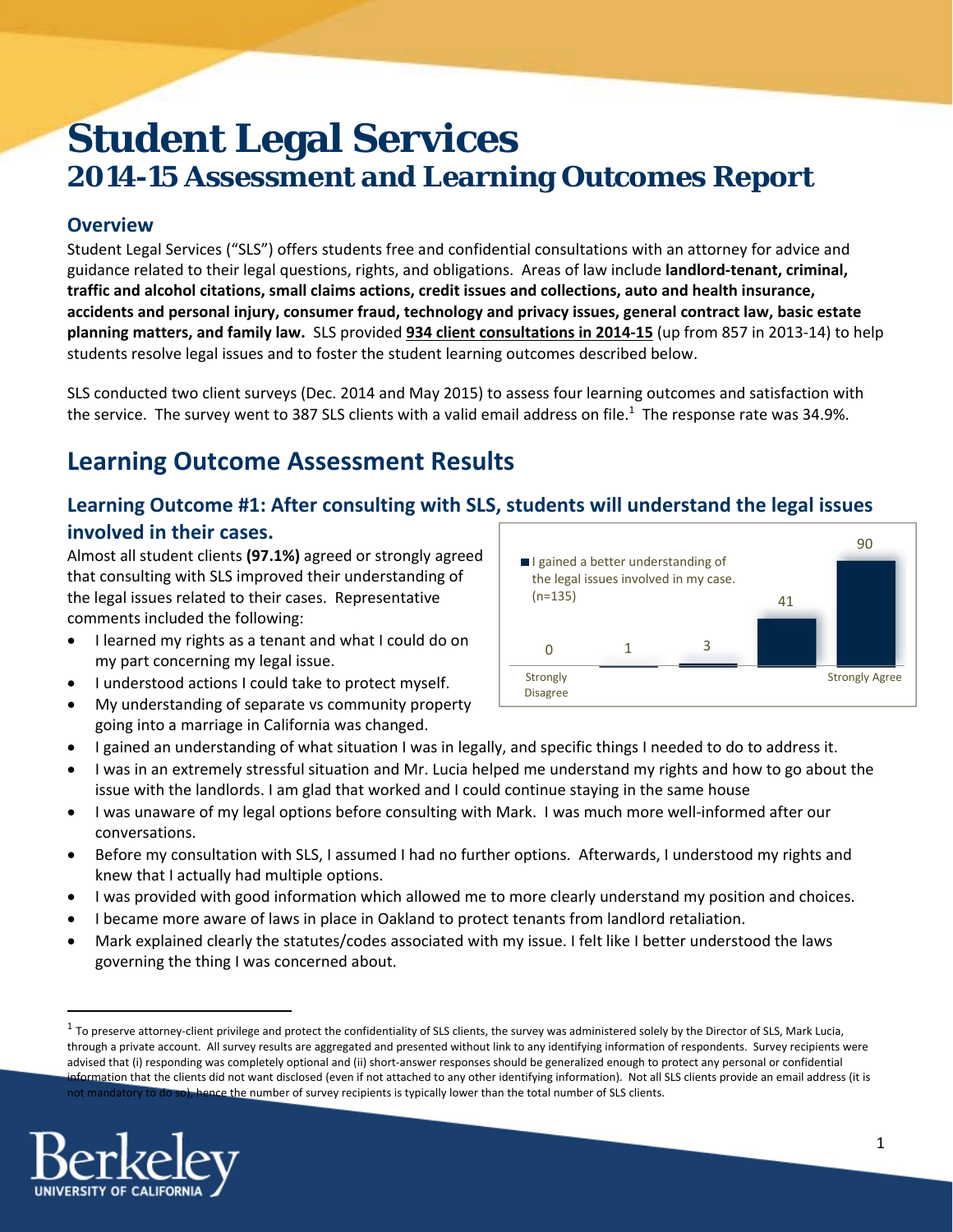### **Learning Outcome #2: Students will identify and understand the legal options related to their cases, and the relative merits of those options.**

SLS does not directly represent students, so it's crucial that they understand the next step(s) to address their legal issues. Clients **(97.0%)** widely agreed or strongly agreed that they had a better understanding of their options after consulting with SLS, and **91.9%** agreed or strongly agreed



- they knew the first "next step" to take in their case. Illustrative responses included:
- I understood the case overall, the next steps or possible solutions, and what to consider in making decisions.
- I understood my options on how to take care of my case, and how "realistic" it was to follow through.
- Mark helped me understand what exactly the other person involved was threatening to do, what the actual likeliness was of them to do that, what my options were, and how I could follow through on those options. He provided several resources and was really helpful
- There were available options that I had never considered before consulting with SLS.
- The attorney offered me several possibilities and kindly wrote a letter to get the issue fixed.
- Before, I only knew of the non-legal methods in handling my situation, but Mark provided information about legal points that could help me, as well as examples of previous similar cases in which it actually worked.
- After consulting with SLS, I realized I was undervaluing "non-legal" options, which ultimately resolved my issue.
- Mark did a great job of contextualizing our situation and presenting us with a plan of action.
- Mark basically walked me through everything, outlining what I could do but also what would be most beneficial/feasible, given my preferences.



## **Learning Outcome #3: After consulting with SLS, students will know how to navigate a problem/institution that they might not have otherwise known how to navigate.**

Students are often unfamiliar with legal matters, so SLS helps them work through a new form of problem or bureaucracy. **89.6%** agreed or strongly agreed that

SLS helped them navigate an issue or institution they might not have known how to navigate:

- I knew exactly how to follow up on my auto insurance claim, and learned that I had a much larger potential legal claim than the insurance company was indicating to me.
- I was able to take action in writing a termination letter to get my deposit back
- I felt empowered as a citizen and as a student.
- I knew how to file a petition with the Rent Stabilization Board at Berkeley.
- I have a better understanding of how my case will be viewed by a judge.
- This situation has made me think more about what to look for in terms of housing situations and feel more confident dealing with scary landlords who write angry emails
- I drafted and implemented a premarital agreement.
- I successfully solved the problem of subletting.
- Without consulting SLS, I would have ended up owing about \$17,000 in property damage to my landowner, whose claim to my role in the situation had very little credibility. I am incredibly grateful for the advice Mark offered, because I would've had no choice but to bow to the whims of my extortionate landlord without it.

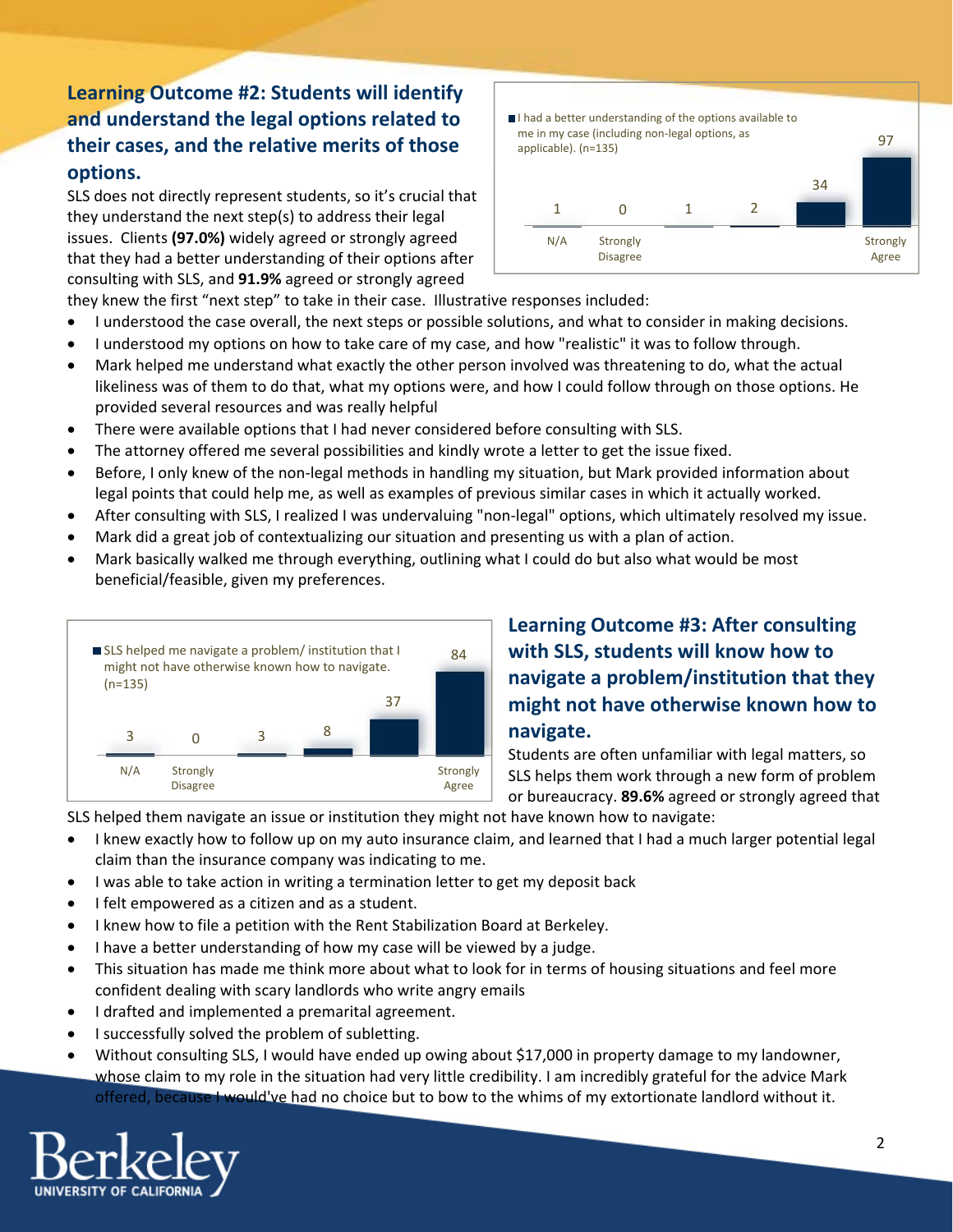### **Learning Outcome #4: After consulting with SLS, students will feel better equipped to handle similar situations in the future.**

Working through a legal question or problem with SLS may foster transferable skills that apply to future student experiences, legal or otherwise. **90.4%** of SLS clients agreed or strongly agreed that their work with SLS helped prepare them for similar future situations:

• I now know the evidence I need to collect.



- I have advised others in situations involving owner move-ins and rent control from my experience after being advised by SLS.
- I now know that the first step is to make a demand letter and that keeping evidence about the case is also crucial.
- I know now to better negotiate contracts before signing ‐ making sure to get everything in writing instead of just verbally.
- I feel well versed in small claims lawsuits as a result of my experience and my conversations with Mr. Lucia. I would feel quite confident tackling a similar situation in the future.
- I am more aware of my rights as a tenant and I am better equipped now to defend myself of any other landlord overstepping their authority and power.
- I know where to look for help.
- I organized and documented information about my car accident, and the related claim. Mark helped me do this.
- I am definitely more aware and ready in case a similar event was to occur again
- I could go through the insurance claims process again if I needed to, and would feel much more knowledgeable and prepared.

# **General Assessment/Survey Results and Observations**

### **Student success and retention**

In addition to four specific learning outcomes, the SLS mission emphasizes a broader learning goal:

#### **SLS will support student retention by improving students' ability to stay in school via high‐quality counseling and assistance with their legal issues.**

SLS fosters student success at Cal by providing counseling and assistance that enable students to focus on school priorities and limit the potential distraction created by legal matters. **97.8%** agreed or strongly agreed that the legal issue they brought to SLS **was causing them stress**, **75.6%** agreed or strongly agreed that it was **distracting them from their studies**, and **20.6%** agreed or strongly agreed that **without legal help they would have considered leaving school**. Of those students who agreed with the latter two statements, **89.9%** said "Yes" when asked whether the assistance they received from SLS **improved their ability to stay in school and/or to focus on their studies.** This is particularly important given that students from underrepresented ethnic minority (UREM) groups and lower‐income families consult with SLS in **much higher numbers** than their representation in the overall student population, and that **83.0%** of respondents said that if not for SLS, they would have no other access to legal counseling. Student comments describe the variety of ways that SLS offers this support:

- With help from Mr. Lucia I had the legal knowledge needed to confront the situation and resolve/minimize it in a way that allowed me to lend more time and energy to studying.
- I was very stressed before I received legal help from Mark, and he was able to make me feel much better about my situation so that I could focus on other things.
- Mark put me at ease, both financial and emotional.
- I was able to seek a move away request that would allow me to continue at UC Berkeley and allow me to continue to have all my family together.
- SLS took a lot of stress out of the entire situation and removed a lot of question marks that were just constantly floating around in my head.

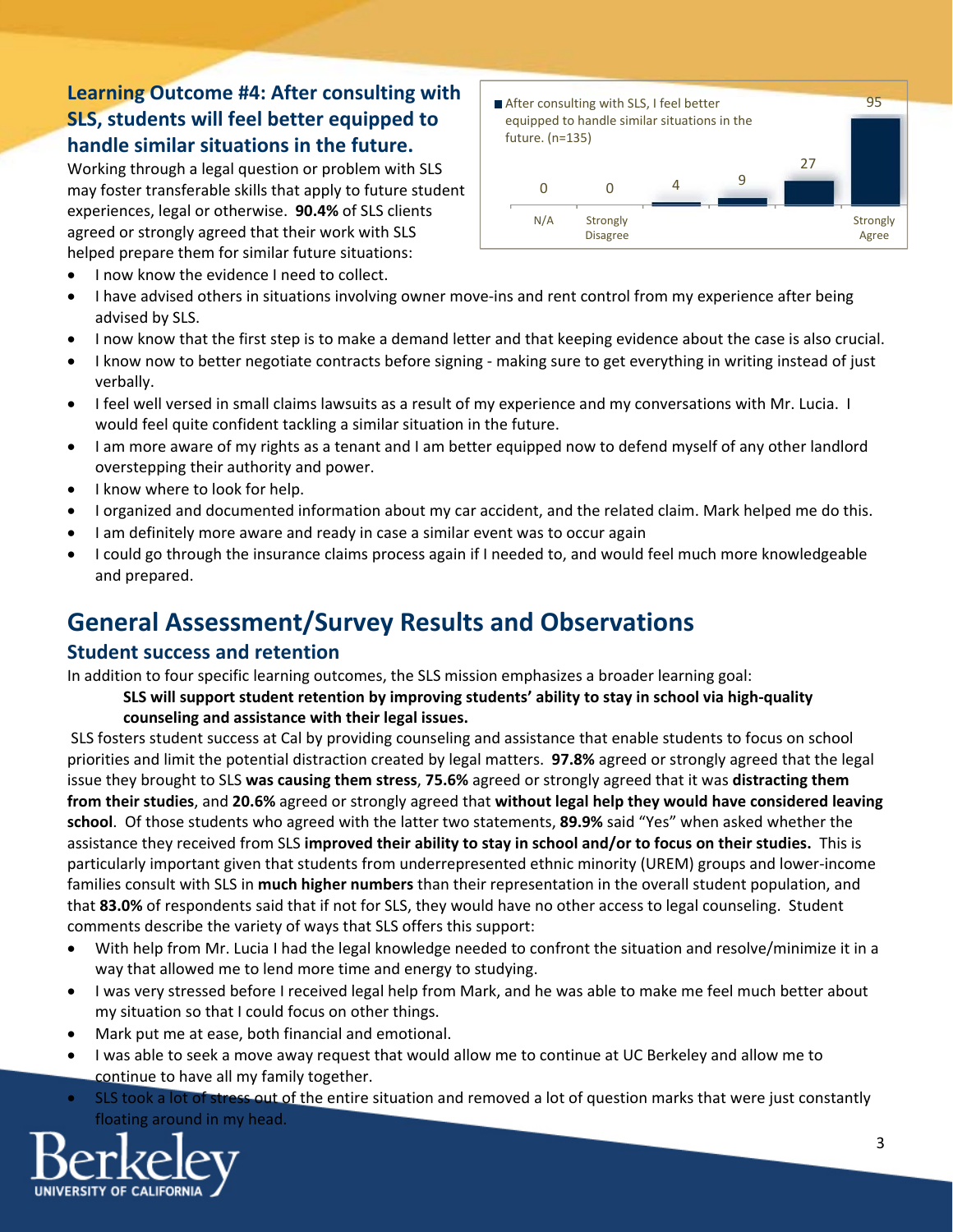- **It took my focus off my legal matter because his advice helped me understand that the problem was not as** serious as it originally seemed.
- As a mother and a student, the unforeseen issues were difficult to handle. Mark's help and his valuable advice helped me to stay focused because I realized that my problems can actually be resolved.

### **Student financial support and recovery**

**SLS also helps students financially**: 32.8% of respondents recovered money that they would not have otherwise collected without help from SLS. Twenty‐four students specified amounts they actually recovered or saved with SLS assistance (several matters were still pending); **these amounts ranged from \$200 to \$17,000, and averaged \$1,551.**

### **Student satisfaction with service and sense of connection with the University**

Client satisfaction levels with SLS are very high. **99.3%** of respondents agreed or strongly agreed that "SLS is a worthwhile/beneficial service" (with **91.1% strongly agreeing**), and **99.3%** agreed or strongly agreed that they would recommend SLS to other students in need of assistance (with **91.1% strongly agreeing**).

**72.2%** of SLS clients agreed or strongly agreed that as a result of their experience with SLS, **they feel more connected to the University**. Another **93.2%** agreed or strongly agreed that as a result of their experience with SLS, **they are more aware of resources available at the University**. Overall, **97.8%** were satisfied or very satisfied with SLS (85.9% being very satisfied). Comments included:

- Mark was wonderfully helpful, super responsive, and gave us plenty of ammunition to pursue our grievance. Couldn't be more pleased. Thank you!
- Well, my problem was fixed by Mark. His one page letter saved me \$2,000. I am extremely grateful to him.
- Mark was very clear and concise. SLS is truly the most effective service on campus.
- I felt well prepared for everything that happened because of my conversations with Mr. Lucia.
- SLS is a DIRE necessity on campus as students often feel trapped.
- I'm very thankful for his service at Cal and its reassuring to know that I have free legal advice if needed.
- Mark was helpful, kind, nonjudgmental, and understanding. He ended up saving me money, calming me down, and saving my record. I am thoroughly satisfied with my experience.
- It was encompassing and caring.
- The attorney was very kind, the service was fast and direct and the information was extremely useful.
- The replies I got were prompt, detailed, and addressed my situation accurately. I got answers to all my questions.
- I was seen quickly, taken seriously (which as a woman and a student happens very rarely), listened to with great attention to detail, and given options that I was not aware were available.
- Mark was very friendly and having the opportunity to meet with someone and share the issue that is causing you so much stress is incredibly helpful.
- Mark was very kind and patient in listening and explaining throughout the entire session. In our follow-up appointment, he expressed the same amount of generosity. I walked in wanting clear, concise directions in dealing with my situation, but he gave me way more than that.
- Very, very responsive to follow‐up emails after the in‐person consultation. So impressed by how helpful SLS was.
- Mark was very clear, kind, and helpful. Great in‐person skills with college students in addition to legal knowledge.
- The attorney was very approachable and realistic. He helped me understand my situation, how others would react in similar situations, my options, and advice on how or if I should proceed.
- My experience was near perfect and extremely informative and calming.
- Mark helped me be prepared for an otherwise scary experience. I feel confident referring other transgender students to your office.
- Mark was very very helpful, attentive and patient with my woes. He devoted so much time to hear me out and offer practical assistance. I felt a lot of relief after this meeting.
- Very informative, approachable, understanding, and friendly!